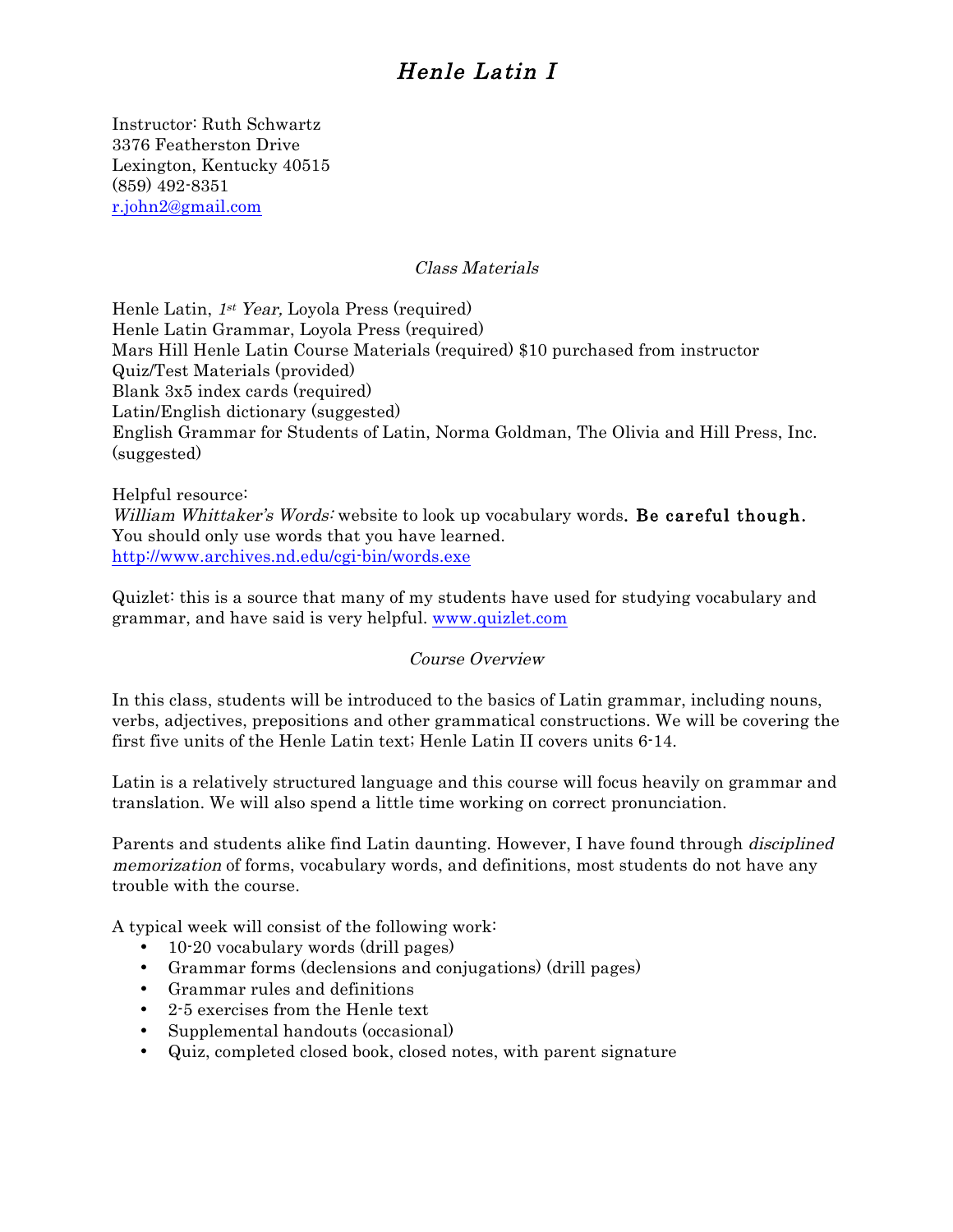In addition, I have incorporated four tests about every that will take place at the end of each quarter.

#### Grading

### Homework: (25%)

Weekly homework assignments represent 25% of a students total class grade. This includes Henle exercises and any supplemental class work that has been assigned. There is no reason for any student to score poorly on homework. They have all the resources in front of them and they should take time to look up unfamiliar words, forms, etc. If they have questions on a particular problem or are generally confused about what is required, they should bring these questions to myself or another student **before** the homework is due; I am able to take one or two questions in class but cannot spend the class period answering questions. Homework may be corrected and handed back in for full credit one week after it is returned; corrected work must be handed in together with the original assignment for credit.

### Quizzes: (25%)

The material I include on my quizzes is directly derived from the material students have been studying throughout the week. Each quiz typically includes all the vocabulary words assigned, grammar forms assigned, any definitions outlined in their lesson handouts or given in class, and a sample of the sentences they translated from their homework. These should be completed closed note, closed book, and require a parent signature. Quizzes may be corrected and handed back in for 50% credit, one week after the assignment is returned; similar to the homework, these must be handed in with the original quiz for credit. Students may use their notes, etc. to correct quiz papers.

### Tests: (35%)

Tests will reflect, much like the quizzes material that was articulated in class, appeared on quizzes and in homework exercises. There should never be any surprises as to the material on tests. I will on occasion offer students an option to retake any particular test. The retake option will take place outside of class at my convenience, generally the following Thursday. The repeat option test will consist of different information from the  $1<sup>st</sup>$  test, but will replace the student's prior test attempt. Tests are never given as a take-home exam, except for extreme circumstances.

### Participation: (15%)

This percentage has three components: 5% drill pages, 5% flashcards, 5% class involvement. Students will be completing weekly drill pages, which I will check for accuracy and completeness. Students will also be required to make weekly flashcards for their vocabulary words to be reviewed in class. Drill pages and flashcards are graded on a pass/fail basis; they must be completed as assigned and turned in on the date due for full credit. Failure to do so will result in a "0" for that week's cards/drills.

The final component is an encouragement for student to try and answer questions, ask questions and general contribute to the class. If they are making an active effort to be involved, they will receive these points.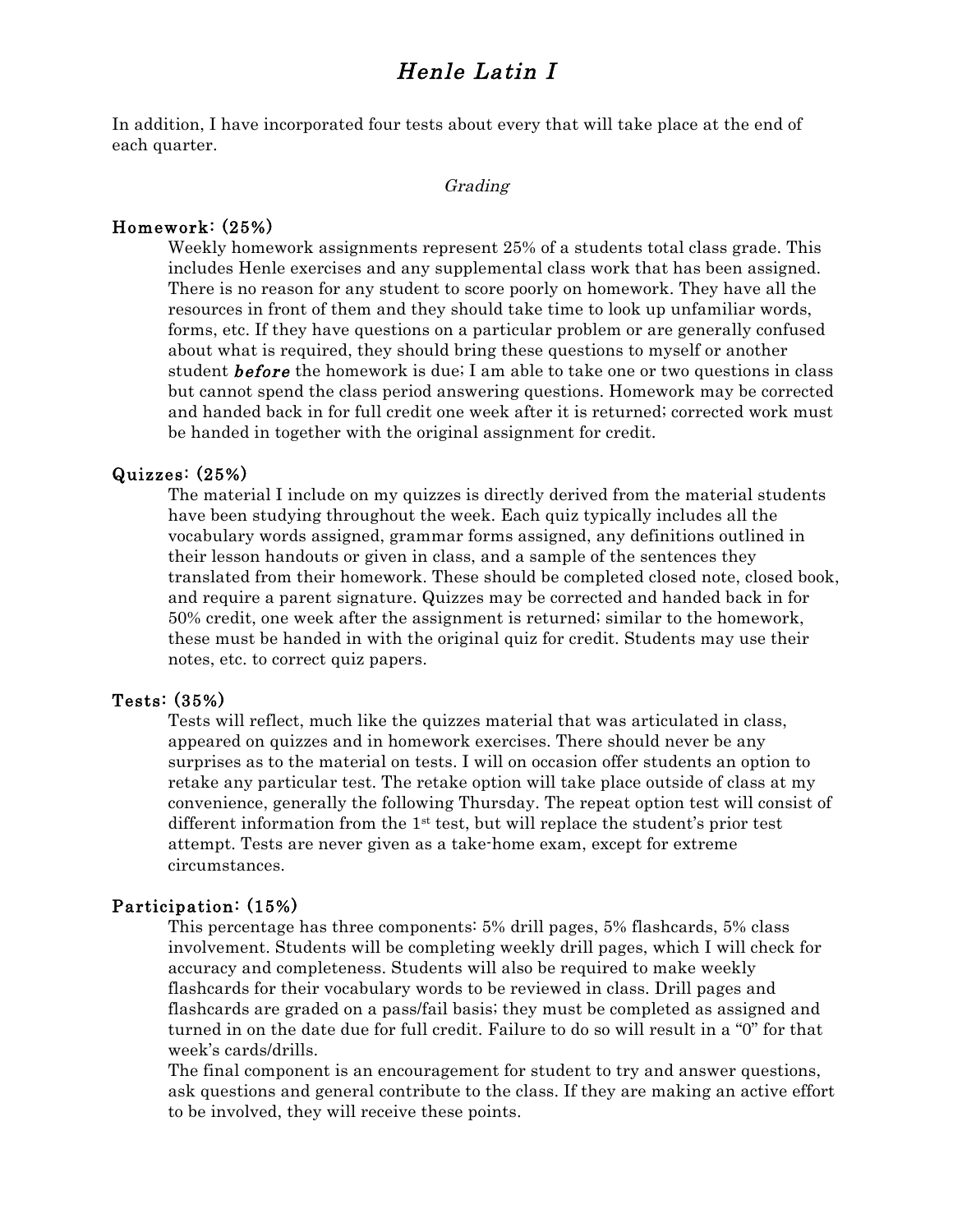### Policies and Procedures

### Mars Hill Grading Scale:

100-90: A 89-80: B 79-70: C 69-60: D 59-below: F

Students are required to achieve at least a 80% average in Latin I to go on to Latin II. Some students are encouraged to repeat Latin I or complete a remedial summer course to ensure their maximum success in future Latin classes. These evaluations will be made in the third quarter.

### Homework & Quiz Grading:

- 6: Outstanding; a student who achieves a six on a homework paper or quiz demonstrates a perfect or near perfect understand and performance of the concepts in both the current lesson and previous lessons. While these numbers are intended to not correspond with any numeric grade, this would be considered an A+ performance.
- 5: Exemplary: a student who achieves fives on his work demonstrates a strong understanding of all concepts covered to date, and would be considered in a solid A range.
- 4: Acceptable: a student who achieves fours on his work demonstrates a good knowledge and understanding of concepts covered. Generally at a level 4, students show problem areas in which they can grow. However, at a 4, students demonstrate enough understanding to move on to the next lesson/level. This grade can range from a B to A- depending on the student.
- 3: Weak: students with three on their work need to go back and identify what they don't understand, preferably with the aid of a strong student or instructor. Work should be corrected, and student should give extra study time to identified problem areas. This grade usually demonstrates C work.
- 2/1: Unacceptable: students with twos or ones on their work absolutely need to repeat all work in the prior lesson. They should consult the instructor as to what they did/did not understand and should give attention to those areas. Problems can range from poor study habits to true not understanding of concepts. This represents D/F work and should be attended to immediately.

As a language, Latin must be not only judged on the component parts (vocabulary, grammar, rules) but also a student's general understanding of how those fit together and their interpretation of the language as a whole. As such, this can make a linear grading scale quite challenging. The purpose of this grading scale is to identify students' challenges in studying, understanding particular concepts or making general connections as opposed to focusing on errors. Students are encouraged to strive to understand the material well enough to achieve 4s or higher. To do so, they much have a strong grasp of the concepts covered, as well as a high retention of memorized vocabulary and grammar forms. The hope is that students will push to understand better, as opposed to focusing on a score.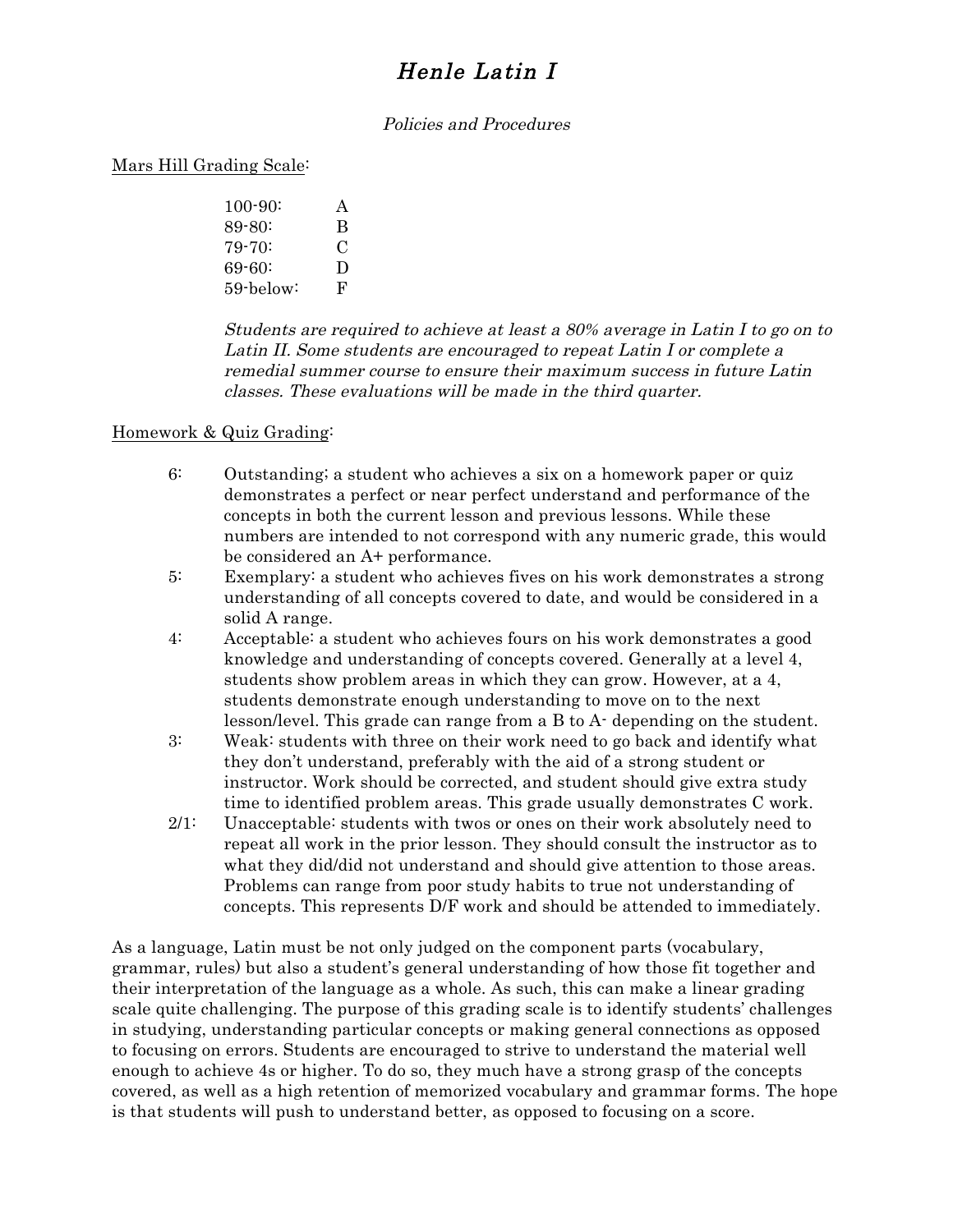Late Work: Students must hand in all assignments on the date they are due, according to the syllabus or as indicated in class. Any late submission will be penalized 10% of the achieved grade. If there are extenuating circumstances that contribute to tardiness, please notify me in advance via email, as soon as physically possible, and submit a parent signed note with the late assignment.

If an assignment is not in my hand by the time I leave class on Monday, it will be considered late.

Absences: If you will be absent from class, planned or unplanned, please let me know via email as soon as possible, so arrangements can be made for assignments and class work. An excused absence note is required for any test.

Format: Students will be required to submit homework, etc. in a particular format. This is ease the grading process and help the timely return of assignments. Any failure to adhere to the prescribed format will induce a 2 pt. penalty per infraction.

| Homework:    | Cover Sheet, filled out correctly<br>Exercises, typed in order (1, 2, 3, 4, etc.), Double Spaced<br>Stapled                                                                                                                                                             |
|--------------|-------------------------------------------------------------------------------------------------------------------------------------------------------------------------------------------------------------------------------------------------------------------------|
| Drill Pages: | Four total, using either provided template or notebook paper<br>Hand written, Name at the top<br>Stapled                                                                                                                                                                |
| Quiz:        | Quiz must be stapled, with student name at top, and parent signature.<br>Quizzes without a parent signature will not be graded, or recorded for<br>a grade; these quizzes are not eligible to be corrected either. Students<br>will receive a "0" for unsigned quizzes. |
| Corrections: | Corrections may be handwritten, but must be stapled to the original<br>assignment. Students may use notes and materials to complete any<br>and all corrections.                                                                                                         |

Vocabulary Cards: Cards, or, if using quizlet, please keep them in printed pages

Student will hand a folder each week with set of drill pages, stapled, homework stapled, and a quiz, stapled.

Mailed/Hand Delivered Assignments: All mailed assignments must be postmarked by the date due in order to be considered on time. Hand delivered assignments must be received by 10:30pm on the date due at my house. Please don't give me assignments at church or another function.

Progress Reports: Parents who are interested in their students' progress should email me directly and I can let you know where they are. If I notice a student having particular challenges, I will try to let you know as soon as possible to discuss possible ways to improve.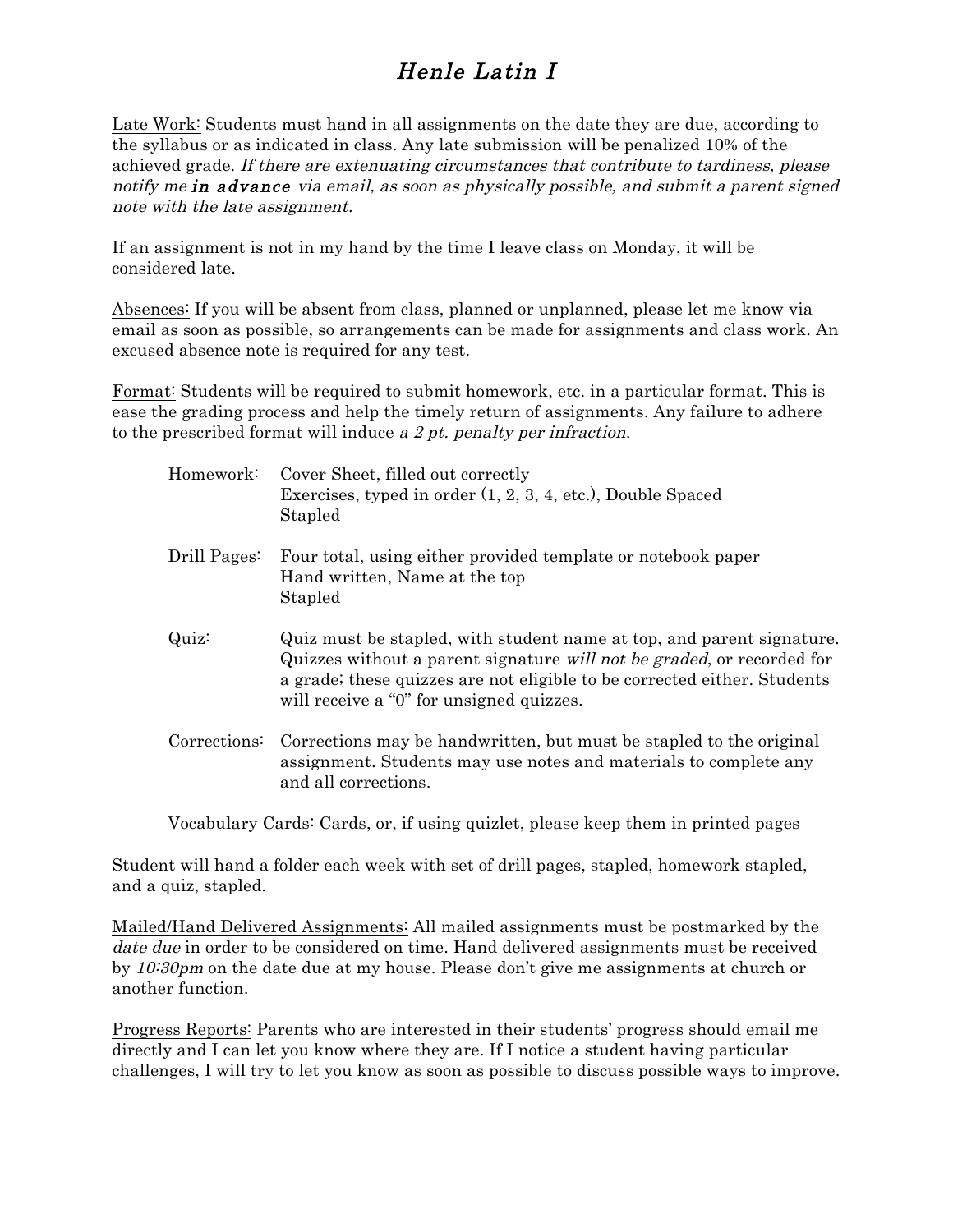### Recommendations

- 1. Ask for help. If you don't know, look it up. Let me say that again. If you don't know, or are just not sure, LOOK IT UP. If you can't find it, ask (call/email) a fellow student or a student in an upper level Latin class. If you still can't find it, email me. If you are struggling, take advantage of help sessions. Do these things early, quickly and often.
- 2. DO NOT wait till the last minute. Mastery of any language cannot be crammed in to the end of a week. You must give a little time to your Latin every day of every week to do well. To this end, I have included a suggested weekly schedule. I have never (I am saying never!) met any student who could produce *sustained* results waiting until the last minute to prepare.
- 3. Memorize, memorize, memorize!! Be consistent, disciplined in your memory work and you will go far. It is imperative for students to stay on top of their memory work in order to do well. More than anything else, consistent drills will help students master memory work with minimal frustration. To this end, I require you to make flashcards and do at least one drill page each day. However, you have to learn how much study will allow you to succeed. The minimum required work may not be enough for you to flourish.
- 4. Don't get behind. This course is cumulative. If you don't memorize the work in week one, you will not do as well in week two. As time progresses, this problem will compound almost exponentially. We will review the same concepts, often times, for several weeks in a row but please, for your own sake, stay on top of your work.
- 5. Don't freak out. (Especially at the beginning.) People think because it is Latin, it is somehow more complicated than other subjects. It's not. At least  $40\%$  of what we are learning is English grammar, the other 60% can be mastered through consistent and methodic memorization.